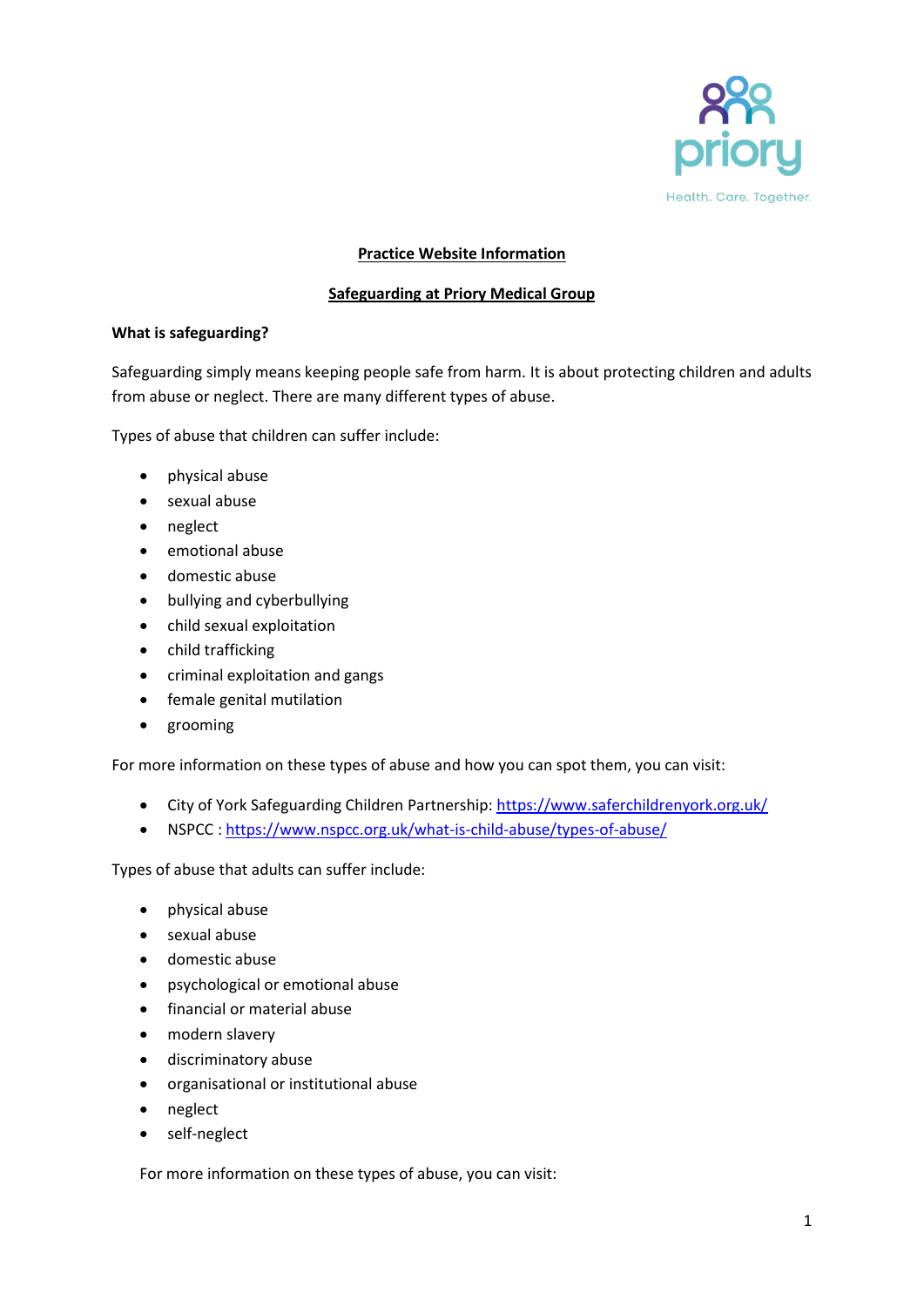

- City of York Safeguarding Adults Board[: https://www.safeguardingadultsyork.org.uk/](https://www.safeguardingadultsyork.org.uk/)
- Social Care Institute of Excellence: <https://www.scie.org.uk/safeguarding/adults/introduction/types-and-indicators-of-abuse>

# **Who is responsible for safeguarding?**

Safeguarding is everyone's responsibility. Here at Priory Medical Group, all staff members play a role in safeguarding. Safeguarding is not just something we choose to do, it is also something we are required by law to do.

At Priory Medical Group, the Safeguarding Lead is Dr Shona Gilleghan and the Deputy Safeguarding Lead is Dr Emma Broughton.

# **How does Priory Medical Group safeguard children and adults who are, or who might be, experiencing abuse or neglect?**

Keeping children and adults safe from abuse and neglect cannot be done by one person or one agency. At the heart of any safeguarding process is the child or adult who may be suffering abuse. We work in partnership with our patients who are, or who are at risk of, experiencing abuse as well as their families and advocates as appropriate.

We work closely with our health colleagues such as health visitors, the school nursing team, midwives, paediatricians, mental health teams and other hospital colleagues. We also work with our partner agencies locally such as child and adult social care, education and the police to ensure any child or adult suffering abuse can be supported and protected and any concerns about abuse can be properly investigated.

To find out more about how agencies work together in North Yorkshire to keep children and adults safe visit:

- **North Yorkshire Safeguarding Children Partnership:** <https://www.safeguardingchildren.co.uk/>
- **North Yorkshire Safeguarding Adults Board:** <https://safeguardingadults.co.uk/>

# **Safeguarding Training**

All staff at PMG have the appropriate levels of safeguarding training for their job role. Safeguarding training standards are set nationally for all healthcare professionals and we follow this national guidance. Safeguarding training is essential to ensure all staff are able to spot signs of abuse or neglect and take action. We work hard to make safeguarding a key priority for our practice and our patients.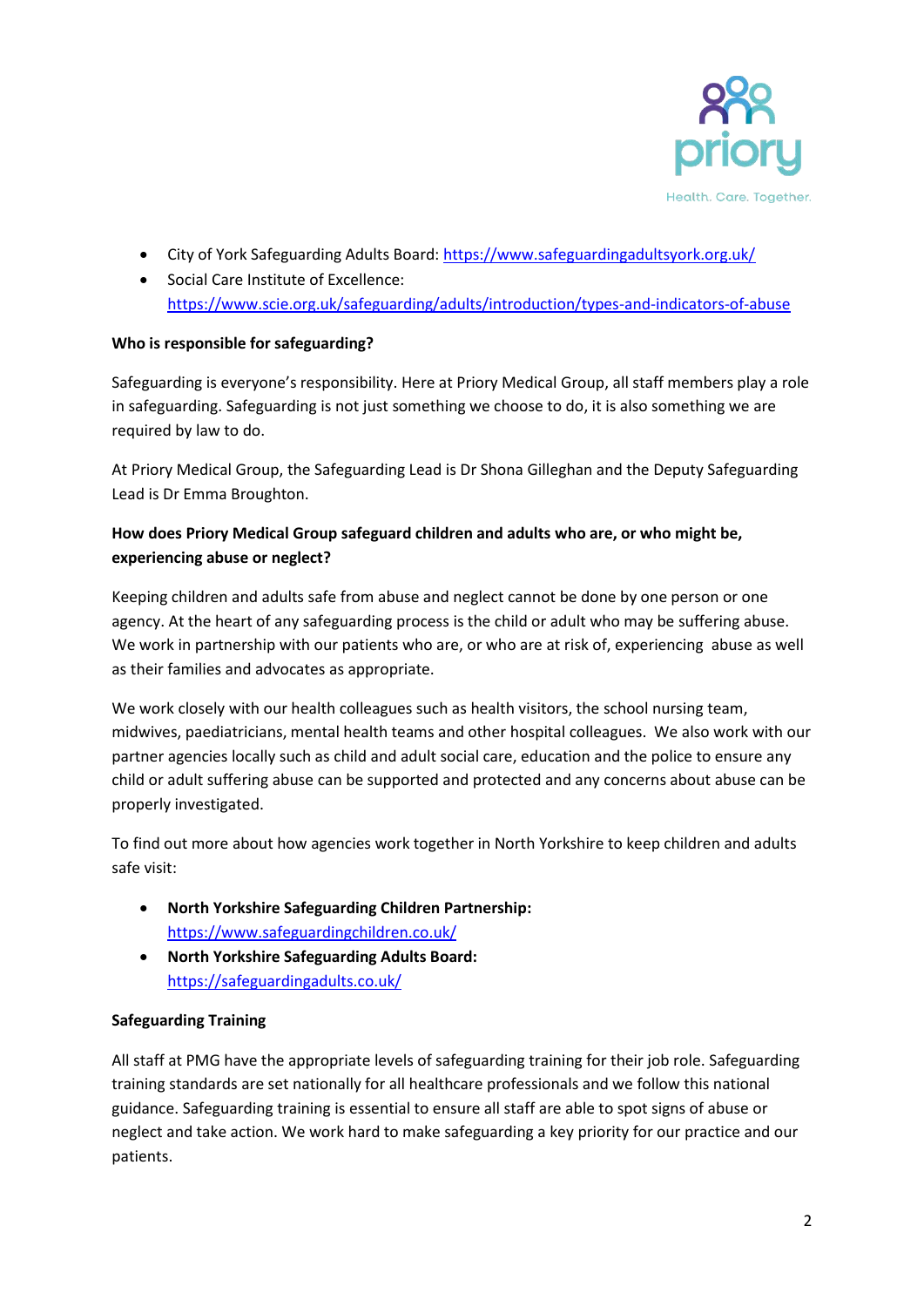

# **What will happen if a GP or any member of staff at the practice is worried that a child or adult is being abused or neglected?**

All staff in the practice have a duty and responsibility to speak up and say something if they are worried a child or adult might be being abused or neglected. If any staff member has concerns they will discuss this with the practice Safeguarding Lead or with one of the other GPs who will decide what needs to happen next.

If a doctor is concerned that a child or young person is at risk of abuse or neglect, they must take steps to make sure the child or young person is protected. It can be very upsetting and stressful for families when this happens and parents often have questions about what their doctor may or may not do.

This leaflet from the General Medical Council (GMC) helps to answer those questions:

[https://www.gmc-uk.org/-/media/documents/what-to-expect-if-your-doctor-is-worried-about-your](https://www.gmc-uk.org/-/media/documents/what-to-expect-if-your-doctor-is-worried-about-your-child-s-safety-78085189.pdf?la=en)[child-s-safety-78085189.pdf?la=en](https://www.gmc-uk.org/-/media/documents/what-to-expect-if-your-doctor-is-worried-about-your-child-s-safety-78085189.pdf?la=en)

If a doctor is concerned that an adult is at risk of abuse or neglect, they will

- Ask the person if they require any immediate support to keep themselves safe
- Explain how safeguarding works
- Ask the person what they would like to happen
- Support the person in a way to give them choice and control to improve their quality of life, wellbeing, and safety.

To do this the doctor will:

- Listen to the person
- Understand their views and wishes
- Take them seriously
- Treat them with respect
- Support them to feel as safe as they want
- Support them to make their own decisions
- Keep them informed and involved
- Tell the person what will happen next.

#### **Capacity**

When making decisions about what action is necessary to safeguard an adult, healthcare professionals have to consider whether the person has capacity to understand their situation and make decisions about what should happen to them.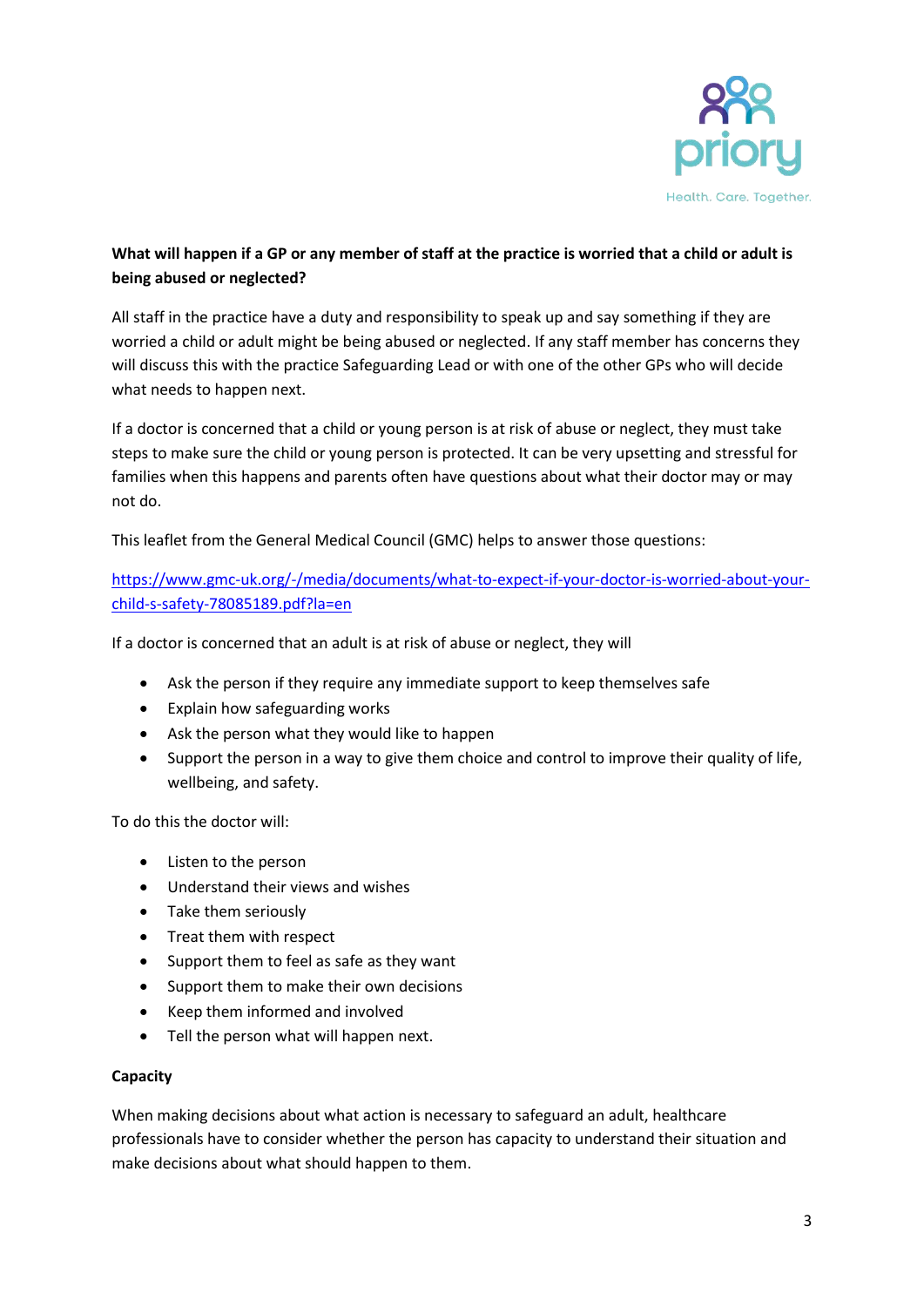

What is capacity?

- Capacity means the ability to use and understand information to make a decision, and communicate any decision made.
- A person lacks capacity if their mind is impaired or disturbed in some way, which means they're unable to make a decision at that time.

For more information on capacity visit:

## <https://www.nhs.uk/conditions/consent-to-treatment/capacity/>

All professionals have to follow The Mental Capacity Act which empowers and protects people who are not able to make their own decisions. This covers decisions about property and financial affairs, health, welfare and where they live.

For more information on The Mental Capacity Act visit:

## <https://safeguardingadults.co.uk/keeping-safe/mental-capacity-act/>

#### **Information Sharing**

Sharing information with other relevant professionals is an important part of safeguarding. Sadly, reviews of cases where a child or adult has been killed or seriously harmed due to abuse or neglect, have often found that professionals have not shared the right information with the right person at the right time to keep the child or adult safe.

All staff at the practice must comply with the law and national guidance when making decisions about information sharing. The General Medical Council (GMC) provide guidance for doctors making decisions about information sharing. The practice also follows the Caldicott Principles:

- 1. Justify the purpose(s) for using confidential information
- 2. Don't use personal confidential data unless it is absolutely necessary
- 3. Use the minimum necessary personal confidential data
- 4. Access to personal confidential data should be on a strict need-to-know basis
- 5. Everyone with access to personal confidential data should be aware of their responsibilities
- 6. Comply with the law
- 7. The duty to share information can be as important as the duty to protect patient confidentiality

As a general rule we will ask for the person's (or relevant parent/guardian, advocate, Power of Attorney) permission before sharing information for safeguarding purposes.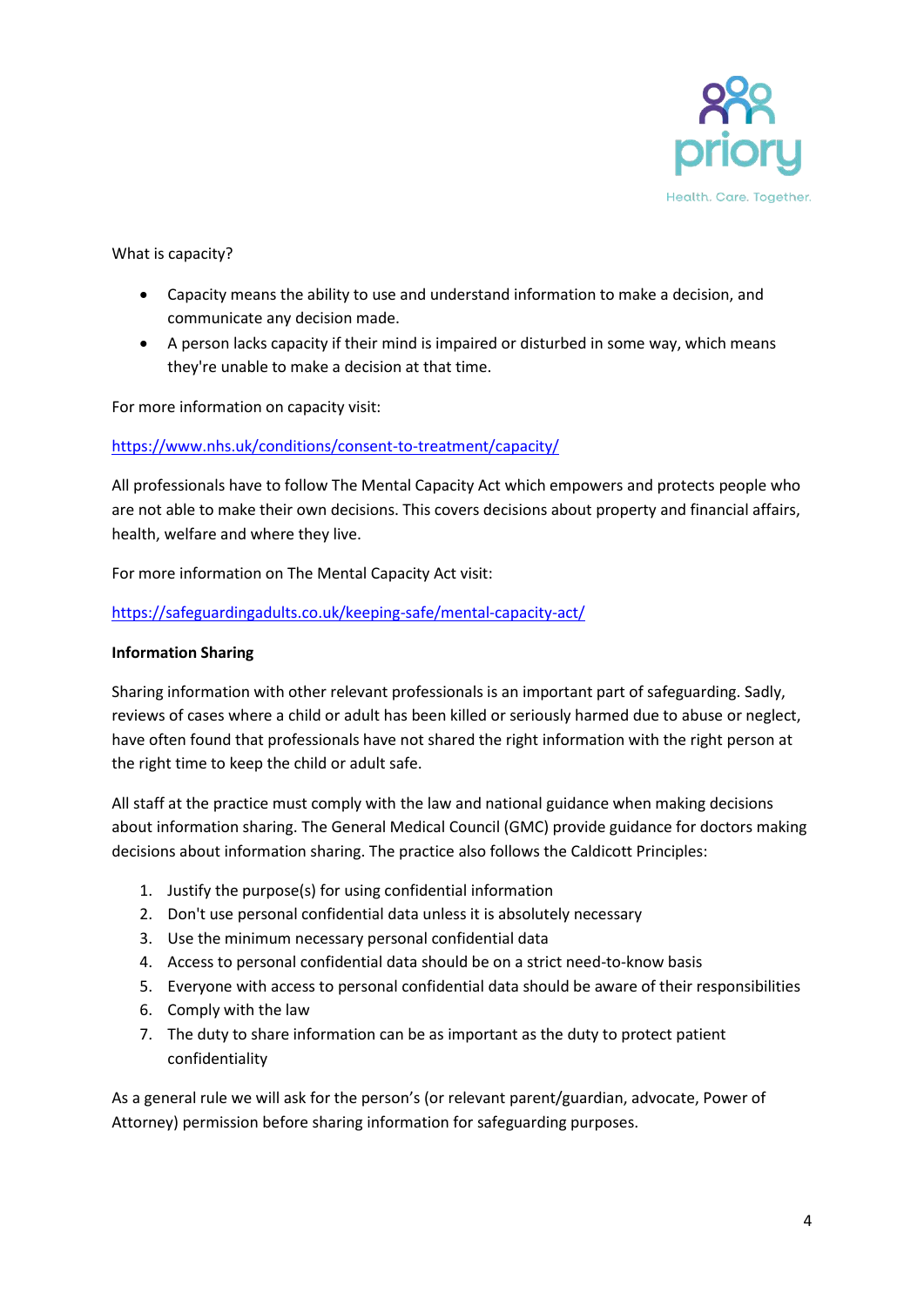

However, there are circumstances where we will need to share information even without the person's permission (consent). Examples of these circumstances include:

- Other people are, or may be, at risk, including children
- Sharing the information could prevent a serious crime
- A serious crime has been committed
- Someone in a position of trust is implicated in causing abuse/neglect
- The risk of serious harm or death is very high in a domestic abuse situation
- A court order has requested the information

Again as a general rule, we will inform the person that we will need to share information about them in order to keep them or others safe from serious harm, as long as this does not increase risk of harm to the person or others.

# **Where can you get help if you are worried you or someone else is suffering abuse or neglect?**

Remember:

- Abuse is always wrong
- No one should have to live with abuse
- By reporting abuse you can help bring it to an end

# **Worried about a child?**

Where there are significant immediate concerns about the safety of a child, you should contact the police on 999.

if you are worried about any child and think they may be a victim of neglect or abuse, you can make a referral (depending on which county you live in) to:

- **North Yorkshire Multi-Agency Screening Team (MAST)** by ringing **01609 780780.**
- **City of York Multi Agency Screening Hub (MASH)** Monday to Friday, 8.30am to 5.00pm: telephone - **01904 551900**; email - [mash@york.gov.uk](mailto:mash@york.gov.uk) Outside of these hours phone - **01609 780780**
- **East Riding Safeguarding Children's Hub** on **01482 395500**; Out of hours service: **01482 393939**

You can also contact the NSPCC helpline on 0808 800 5000, email them or submit an online form. Further details are on th[e NSPCC website here.](https://www.nspcc.org.uk/keeping-children-safe/our-services/nspcc-helpline/?gclsrc=aw.ds&ds_rl=1279303#contact/?source=ppc-brand&ds_rl=1279303&gclid=Cj0KCQjwqrb7BRDlARIsACwGad5B45JgL0v4uyK7taJoAeSVA8XgTt3zJKy0o0GZGwzwNoPl5ispxz0aAoGbEALw_wcB&gclsrc=aw.ds)